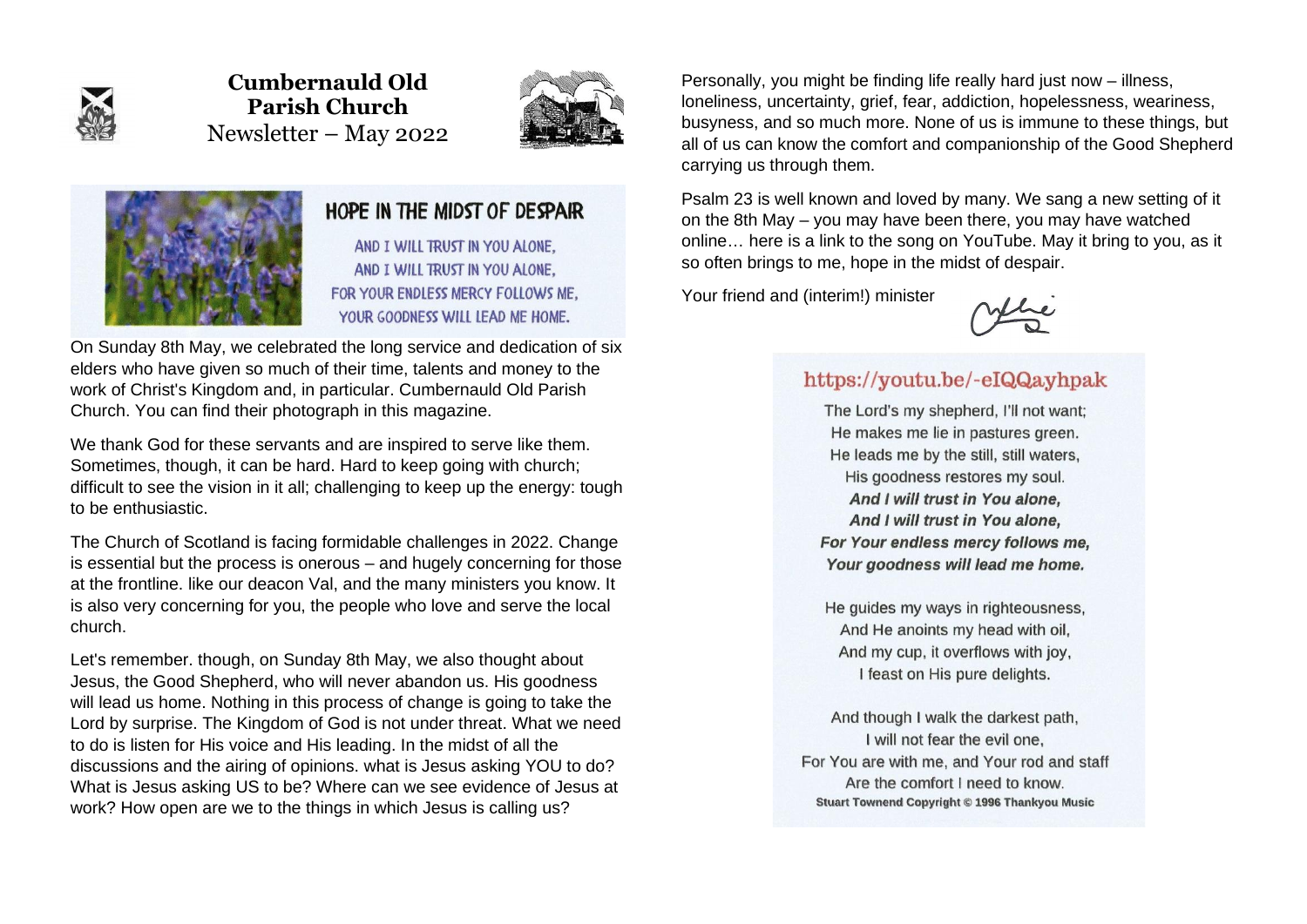The Church of Scotland is in the process of reviewing its mission. This has been prompted by a shortage of ministers, a surplus of buildings and the need to find new expressions of church.

Every congregation is being asked to evaluate their buildings, their activities and their impact on the local community.

The principal benchmark for this evaluation is mission. If what we do is not deliberately about making Jesus known and encouraging people to follow, then why are we doing it?

Along with every other congregation, we are looking at the Five Marks of Mission.

Where are we doing well? Where is there room for growth? Are there things we need to stop? Would our community notice if the church closed?

You can add your voice to this process by speaking to Caroline Edwardson.





# GLASGOW PRESBYTERY PLAN - AS AT MID MAY!

Cumbernauld Old is in Zone 3 of Glasgow Presbytery.

You will see from the information above that the total number of ministry posts needs to be more than halved. Each congregation is being asked to 'cluster' with neighbours and so we are working alongside Moodiesburn and the other churches in Cumbernauld to come up with a Mission Plan. This needs to be done by the end of June. As yet, we don't know how many of the 10.5 posts will be allocated to our cluster, nor how many will be deacons / ministers.

Please do pray for those involved in the discussions, for those whose futures are uncertain and let's hope that MISSION really is the driving force behind every decision that is made.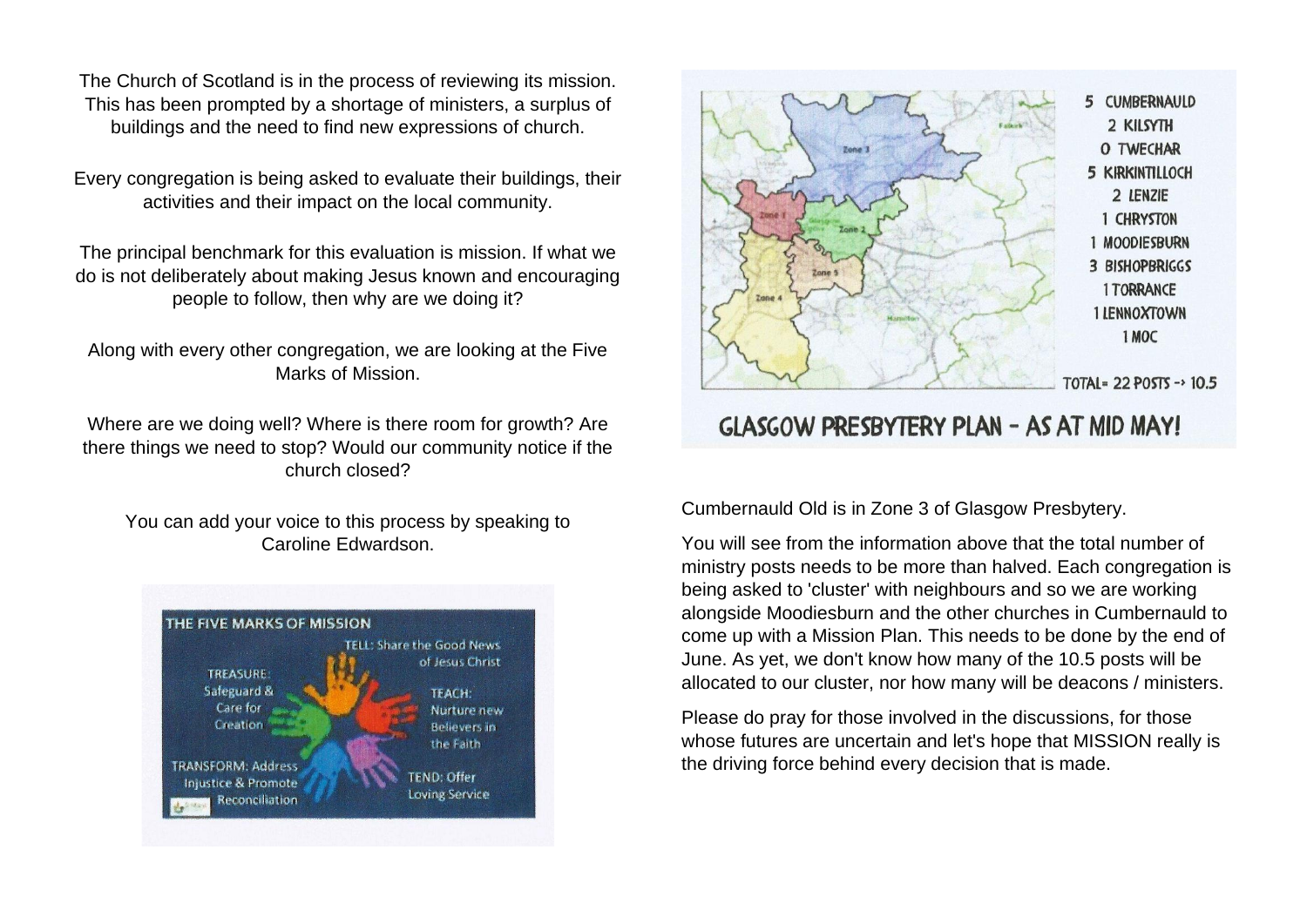# **Mission in** *Action*

The Mission In Action group has continued to meet and plan for the future of Cumbernauld Old. As you know, Cumbernauld Old is now part of the Presbytery of Glasgow. We have been tasked with creating a mission plan in collaboration with other local churches. This plan will help to direct the mission tasks that we undertake in the coming 5 years. To help us with the creation of the local mission plan, we have been asked to consider what we are currently doing with reference to the 5 Marks of Mission – Tell, Teach, Tend, Treasure, Transform.

The Kirk Session and the Mission In Action group have been discussing how we, as a church family, reach out into our community and the wider world to address the 5 Marks of Mission. The Mission In Action group has also considered what we would like to do in the future to realise fully the mission statement of Cumbernauld Old Parish Church:

#### "**Cumbernauld Old Parish Church aims to be an inclusive family of God, where all are welcome and everyone is valued and involved. We aim to play an active part in the communities we serve, reaching out with the love and joy of Jesus Christ"**

Here are some of the things we are already doing at Cumbernauld Old that are helping us to serve our local community and the world beyond Cumbernauld – Sunday worship, pastoral visits, Foodbank donations, Fairtrade events, Christian Aid fundraising, Toilet Twinning, prayer chain. As you can see, we have already established a good foundation on which we can build, as we plan for our future as an active church within Glasgow Presbytery.

To help the Elders to stay in touch with these developments and to provide an opportunity for meaningful fellowship, the Mission In Action group organised a second coffee event at Caulders on 19th April. Once again, this was a very enjoyable occasion, providing a chance to chat, to reconnect, to think about what we are already doing, and to consider what we would like to do in the future to reach out in mission as a church family.

Please keep the Mission In Action group in your prayers as we work together and with others in our local church cluster group to create a meaningful and effective mission plan.

Thank you – the Mission In Action group

**Fairtrade** 

Fairtrade continues to be an important aspect of life at Cumbernauld Old.

Our monthly Fairtrade Shopping List has had a successful start and the Fairtrade group would encourage you to take advantage of the opportunity to order from a selection of ethically-traded goods. These will be collected from Gavin's Mill in Milngavie and will be available for you to uplift on the last Sunday of each month.

The Shopping List is available in the basket in the church vestibule and on the church website. Each order supports our status as a Fairtrade Church and, more importantly, the livelihood of farmers across the world who benefit from the work of the Fairtrade Foundation. Many of these producers are facing extreme difficulties including the injustice of climate change.

Your choice to buy Fairtrade goods makes an incredible difference to the lives of people living and working in the world's poorest communities.

In April, the Fairtrade group, ran a stall at an Easter Egg Hunt in the Manse grounds. We were kindly invited to participate in this event by the organisers from the Wellness Cottage. It was a great opportunity to share the Fairtrade message and encourage others to make a difference by choosing ethically-traded goods.

Thank you for your continued support. The Fairtrade Group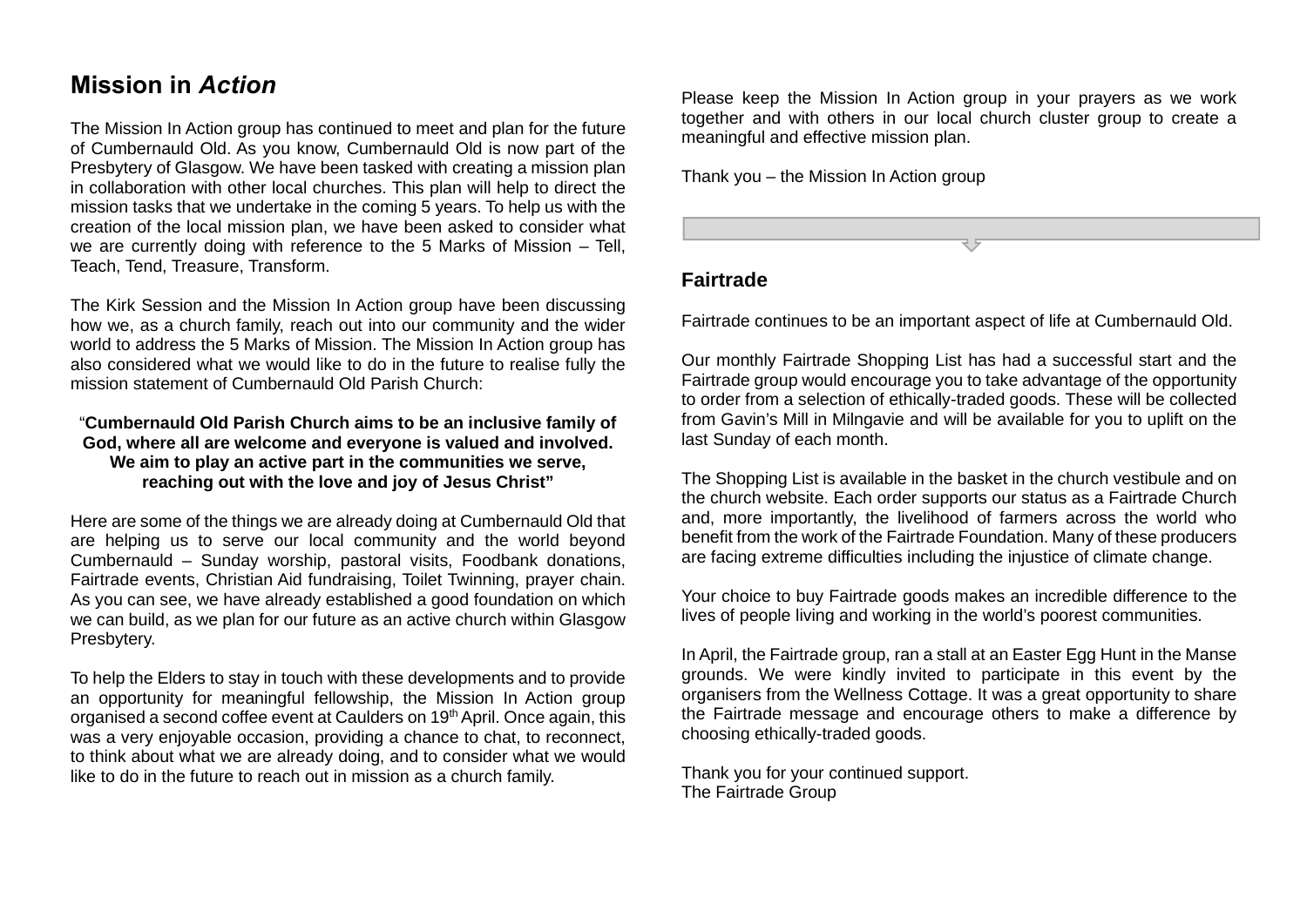

# Fundraising Update

The fundraising team would like to thank everyone who helped us to raise a grand total of £868.60 from sales of Easter cards and crafts with all those knitted crotchet and crafted items filled with

a variety of Easter eggs and fluffy chicks. We are indebted to the ladies of the Craft Group and all the other volunteers who knitted for us. We would also like to thank Dickson's Garage in the Village who are always happy to have a basket of our items to help us support the church by fundraising

Cumbernauld Old Smart Savers was relaunched on 8th May when everyone attending worship had the opportunity to pick up a tube of *Smarties* to enjoy then fill with 20p coins.

We have a number of social and fundraising events on our calendar in the next few months that we hope you will enjoy, starting with a charity concert in aid of Doctors Without Borders that was held on Tuesday 17th May at 7pm. The Sounds of Spring concert, organised by local pianist David Swan and a quartet of young up-and-coming musicians, played a mix of their own compositions and a variety of classical, folk and jazz music inspired by and in celebration of spring. David is the grandson of one of our members, Liz Swan, and we were delighted to host his concert for such a worthy cause.

We will have a post-worship Congregational Get-together on 5th June when we'll celebrate the Queen's Platinum Jubilee over a light lunch.

Then in August we plan to hold a concert by the Bruadar Duo, one of whom is our organist Lynn Strang. They were our last in-person fundraiser before Covid struck and it was a lovely evening, so we are delighted to be able to welcome them back.

Our fourth planned event is going to be held in the manse grounds in September in partnership with the Dandelion Trust, where there will be teas and coffees. More details to follow nearer the time.

Just a quick reminder that Cumbernauld Old Parish Church is registered with both Amazon Smile and Give As you Live.

So, if you are shopping on Amazon be sure to go in through [www.smile.amazon.co.uk](file:///C:/Users/Ivar/Dropbox/Church%20Documents/COPC%20Magazines%202022/www.smile.amazon.co.uk) – the website is just the same as the main Amazon one, but this way the church gets a percentage of any purchases you make. This is added up and is sent to us quarterly.

By using [www.giveasyoulive.com](about:blank) for your non-Amazon online shopping you can then shop from many well-known online retailers and again Cumbernauld Old will get a percentage from each purchase made at no extra cost to you.

Thank you to everyone who has helped us support the church through fundraising, your support is very much appreciated.



### **Krafting for Ukraine**

Members and friends of Cumbernauld Old Parish Church have been knitting and crocheting beautiful handmade items on behalf of the DEC Ukrainian appeal. They consist of colourful lap blankets, small traditional 'Victorian' dolls, favourite character dolls and children's' cardigans, available to buy for a minimum donation of £5.

The dolls' clothes and pram blankets are available

at £4, the three larger dolls with a minimum donation of £7 and a beautiful Aran hat glove and scarf set at £10. Delivery is free in Cumbernauld.

They make beautiful gifts, and your donations will help families in war-torn Ukraine. Phone Elizabeth (01236) 726451 for more details or to order.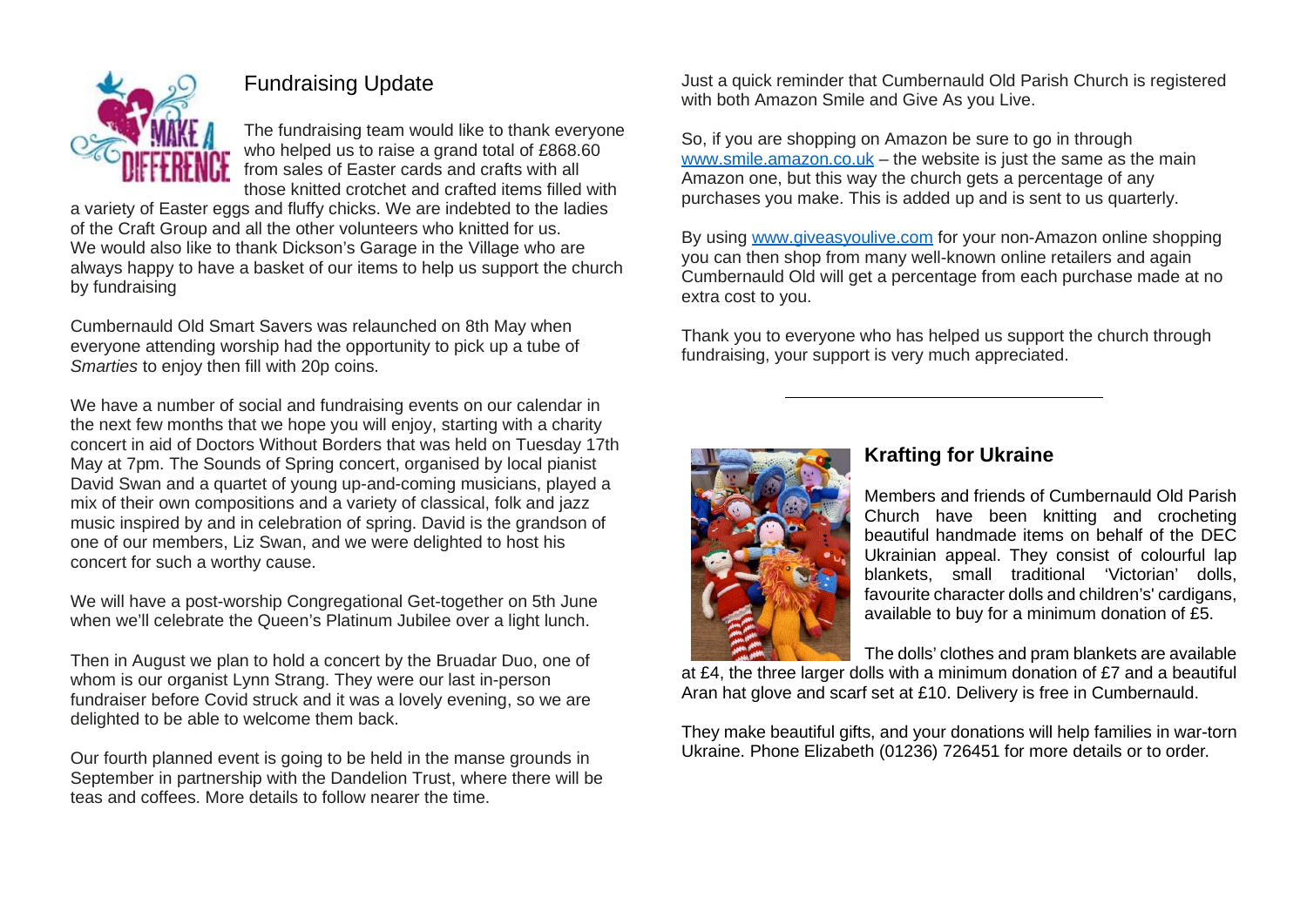### **Mission Circle**

Our Mission Circle continues to support our Mission Partners, Rev Graham and Sandra Duncan, in their work in South Africa. They work closely with their local church and over the years have used our money to help the needy in a host of ways – providing food parcels, essential clothing, helping fund school places, etc.



Members pay £1 a month, nothing for us but it can do wonders in South Africa. If you are interested in joining in, please speak to Elizabeth (01236) 726451.

### **Food bank**

We at Cumbernauld Old continue to support the valuable work of Bethlehem House of Bread at Cornerstone through our regular donations.

Our Easter Egg Appeal (right) was a resounding endorsement of our ongoing commitment. It's especially humbling to see such concern for others in these challenging times. Donations are always welcome. Thank you for your amazing support.



### **Property Report – April 2022**

Due to continued COVID-19 restrictions there have been no Property Committee meetings held during 2022. Weekly Fire Alarm testing and monthly Emergency Lighting checks have been carried out as usual by the Property Convener. The Property Convener continues to ensure any maintenance issue are followed up and resolved.

Due to the departure of our Minister the Manse remains empty and for Insurance purposes the Property Convener makes twice weekly checks on the Manse to ensure it is secure and there are no water leaks etc and the building continues to be maintained.

On a recent visit by two members of the Glasgow Presbytery Property Committee overall they were impressed by our Manse. One issue they wanted followed up was for a Structural Survey to be carried out on the second-floor lounge ceiling and the bedroom floor above to ascertain if there was any Health and Safety issues with the ceiling and the sagging floor of the bedroom above. This is in-hand and an update will be given in the next magazine issue. This will need to be addressed if we want to put a Caretaker in the Manse.

The Manse Study ceiling has now been repainted after the repair due to the water leak from the Bathroom shower unit above.

The Church upper North-east and North wall of the East Gallery have been repaired and repainted by Gary Maxwell.

The Sit-on lawn mower has been serviced and is back in the Outbuilding garage and the first cut has been carried out by Duncan Whyte.

The Manse ground floor lounge Log Burner Stove has been repaired and was serviced on 26th April.

Finally, I would like to thank the members of the Property Committee for their continued support with the upkeep of the Church buildings, etc.

Matthew Sime Property Convener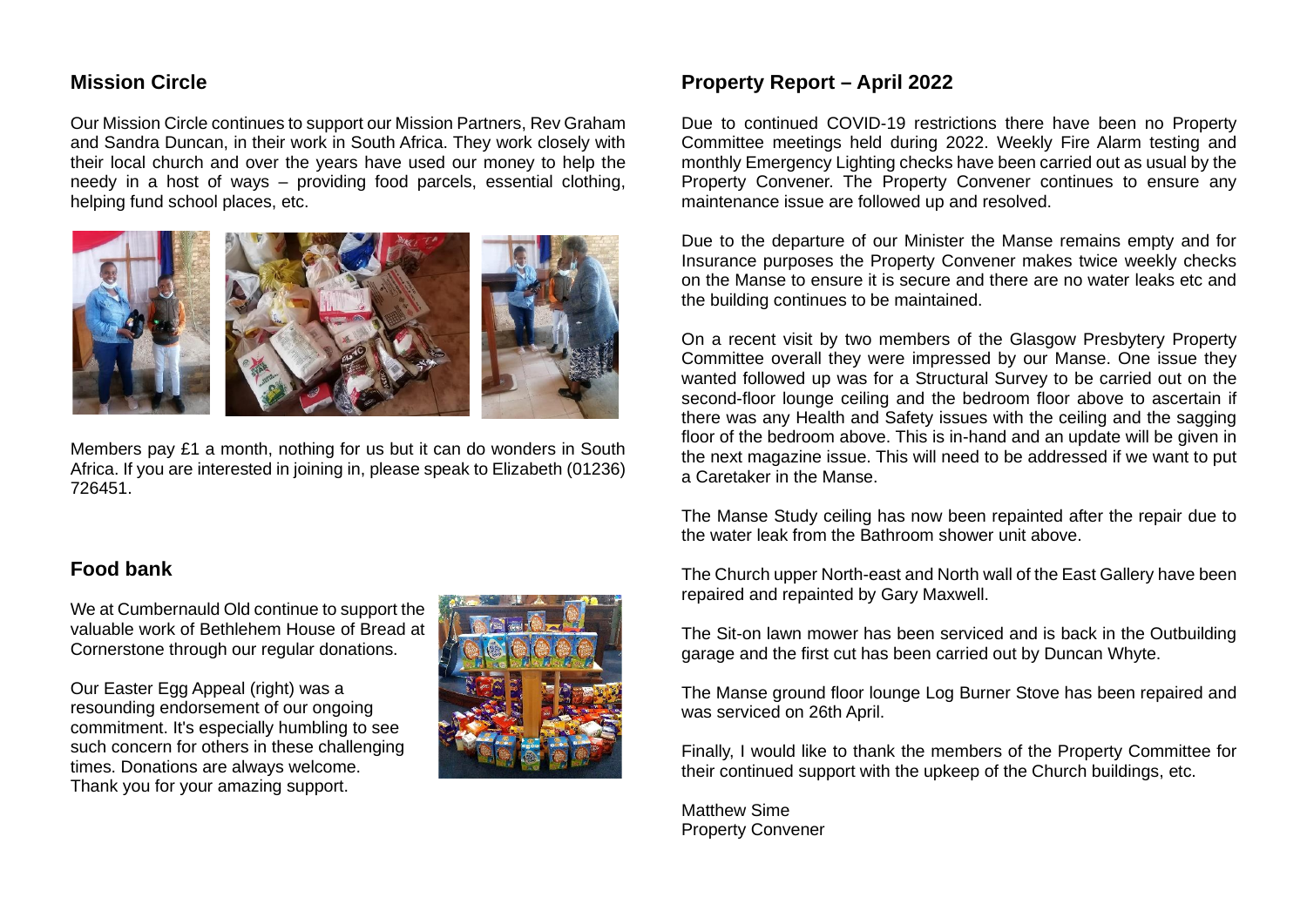#### **Needles and Natter Craft Group**



The Craft Group has been meeting regularly on Thursday afternoons and once again has played a vital part in church fundraising by producing a wonderful variety of beautifully-crafted items for Easter.

Since Easter their thoughts turned to helping Ukraine. initially by knitting trauma teddies for Ukrainian children arriving as refugees, an initiative led by the 'Rural', as one of the craft group members is also in that organisation. From there they went onto blue and yellow pennants that can be displayed in people's windows and blue and yellow lapel badges to show support for Ukraine. In addition, Isobel Robinson has knitted some beautiful dolls which are being sold again to help Ukraine. All money raised will be sent to the Disasters Emergency Committee (DEC).



The ladies are also making knitted bunting to brighten the gazebos as outdoor events have become possible again, and are turning their thoughts to items for their craft stall at an event in the not-too-distant future.

The craft group would like to thank Dickson's Garage in the Village who are always happy to have a basket of our items to help us support the church by fundraising.

New members are welcome to join us in the Church Session House on Thursday afternoons from 1 – 3pm.

## *Singing Group*

We are considering starting a singing group where people who like to sing can come along weekly or fortnightly, join in and sing a wide variety of music with like-minded people for fun.

It is a great way of improving your mental health if you are feeling down or anxious, so if you or someone you know are interested, please get in touch with Caroline Edwardson, Liz Snedden or Anne Morrison or Lynn Strang.





#### *Do you enjoy reading?*

*Do you like talking about books with others?*

*Would you like to read book genres you hadn't considered before?*

*If your answer to any of these questions is yes, would you be interested in joining a book group that would meet monthly in the Session House?* 

*If so, speak to Anne Morrison.*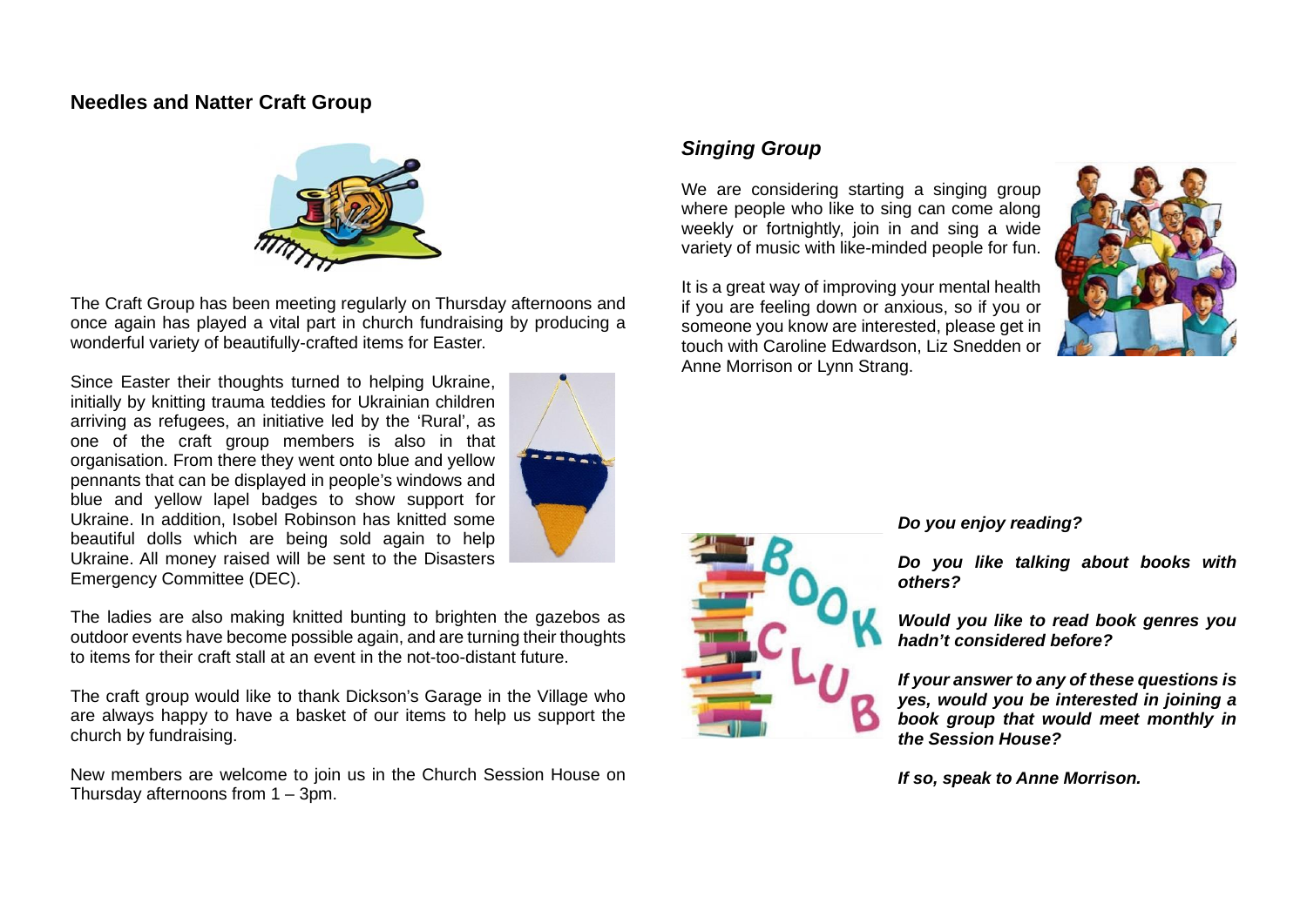| <b>Church Register</b><br><b>Baptisms, Weddings and Funerals</b>                               |                                              | The Holy Spirit – a poem                                                                                                                                                                                     |
|------------------------------------------------------------------------------------------------|----------------------------------------------|--------------------------------------------------------------------------------------------------------------------------------------------------------------------------------------------------------------|
| (conducted at Cumbernauld Old Parish Church, or by the Ministry Team)<br>February – April 2022 |                                              | God's spirit was here well before<br>Over our earth it did soar<br>There was darkness, then light<br>Then days followed as they might<br>Then God looked and created some more                               |
| <b>Baptisms: None</b>                                                                          |                                              | He made Adam and then with insight                                                                                                                                                                           |
| <b>Weddings: Duncan Whyte &amp; Helen Eccleson</b><br><b>Funerals</b>                          | 02/04/22                                     | Eve then followed and for him was just right<br>In the garden then wandered<br>But God's rules they did squander<br>As the apple had lost its first bite                                                     |
|                                                                                                | <b>Date of Funeral</b>                       | Then Eden just lost its appeal                                                                                                                                                                               |
| Euphemia (Phemie) Gray<br>Elizabeth Lindsay<br>Margaret Meenagh<br>Marion Allen (Elder)        | 09/03/22<br>24/03/22<br>11/04/22<br>26/04/22 | Sin seeped in and things then became real<br>The arguments started<br>Love soon was departed<br>God's wrath wasn't part of the deal.<br>God knew that things had to change<br>He loved us and so he arranged |

As Julie mentioned in her article on the front page, on Sunday 8th May we celebrated the long service and dedication of six elders. Below we see Peter, Rae, Duncan, Ivy and Robin with their long-service certificates. Congratulations and well-done to all concerned!



*Jesus our main source of Joy He arrived as a small baby boy He waits till invited Entering hearts now united In God's love, for his work to deploy.*

*To bring His Son Jesus To love and to free us*

*So today if you want to know too Ask someone to pray over you Ask God's spirit to descend And your sins to amend It's amazing what God's love can do.*

*Paying our cost with His life in exchange.*